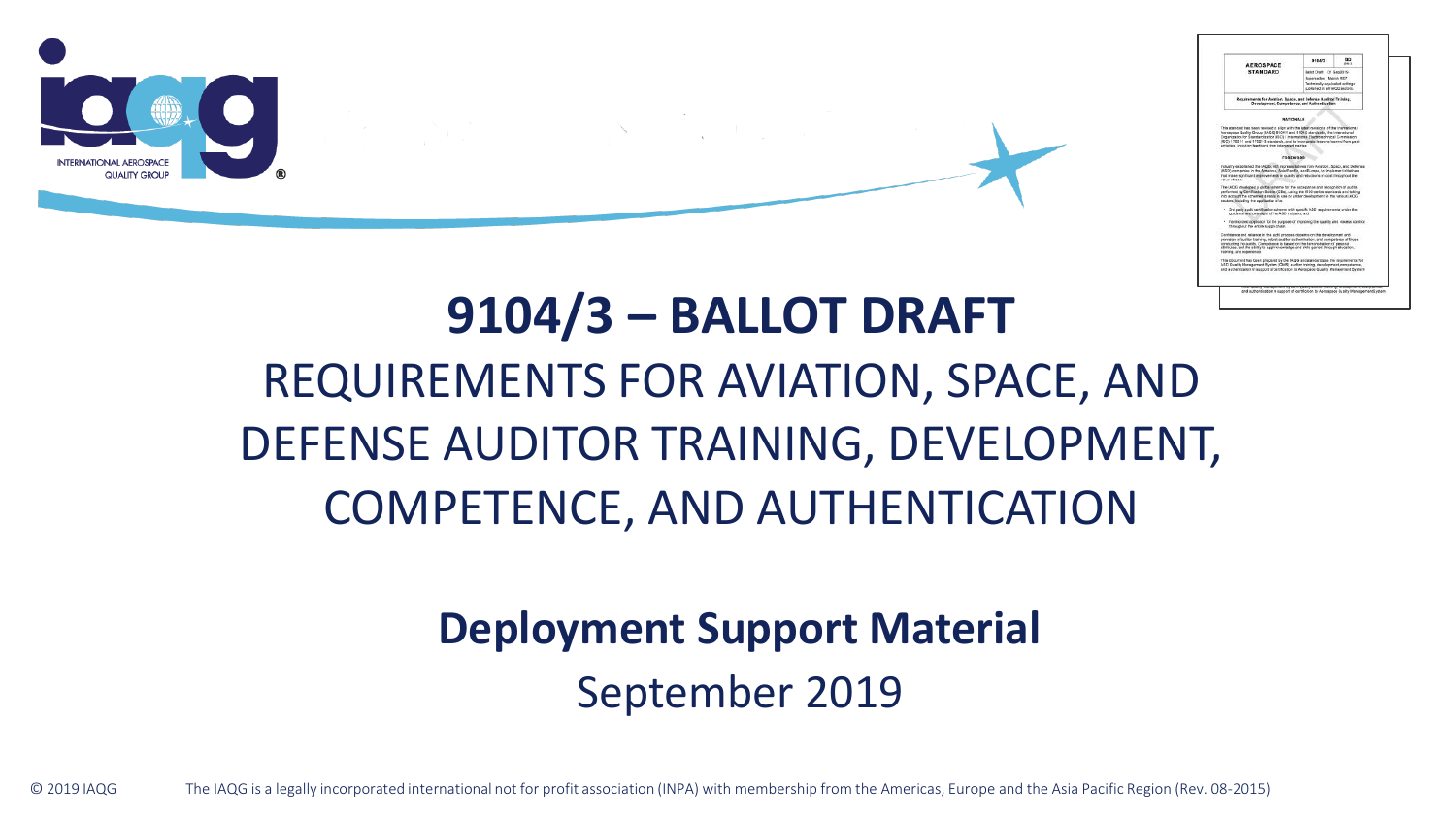### **Team Members**



- Eric Jefferies Bell Textron (IDR)
- Deneige Fitzpatrick Bombardier (SDR)
- Pete Cracknell BAE Systems (SDR)
- Yuta Kumada MHI (SDR)
- Brendon Hill BSI Group
- Jeanette Preston Smithers Quality Assessments
- Mike McRandall NSF
- Rich DeMary Probitas
- Markus Krooss Airbus
- Brian Geer Lockheed Martin
- Eric Saillard Thales Group
- Stuart Anthony Scribe

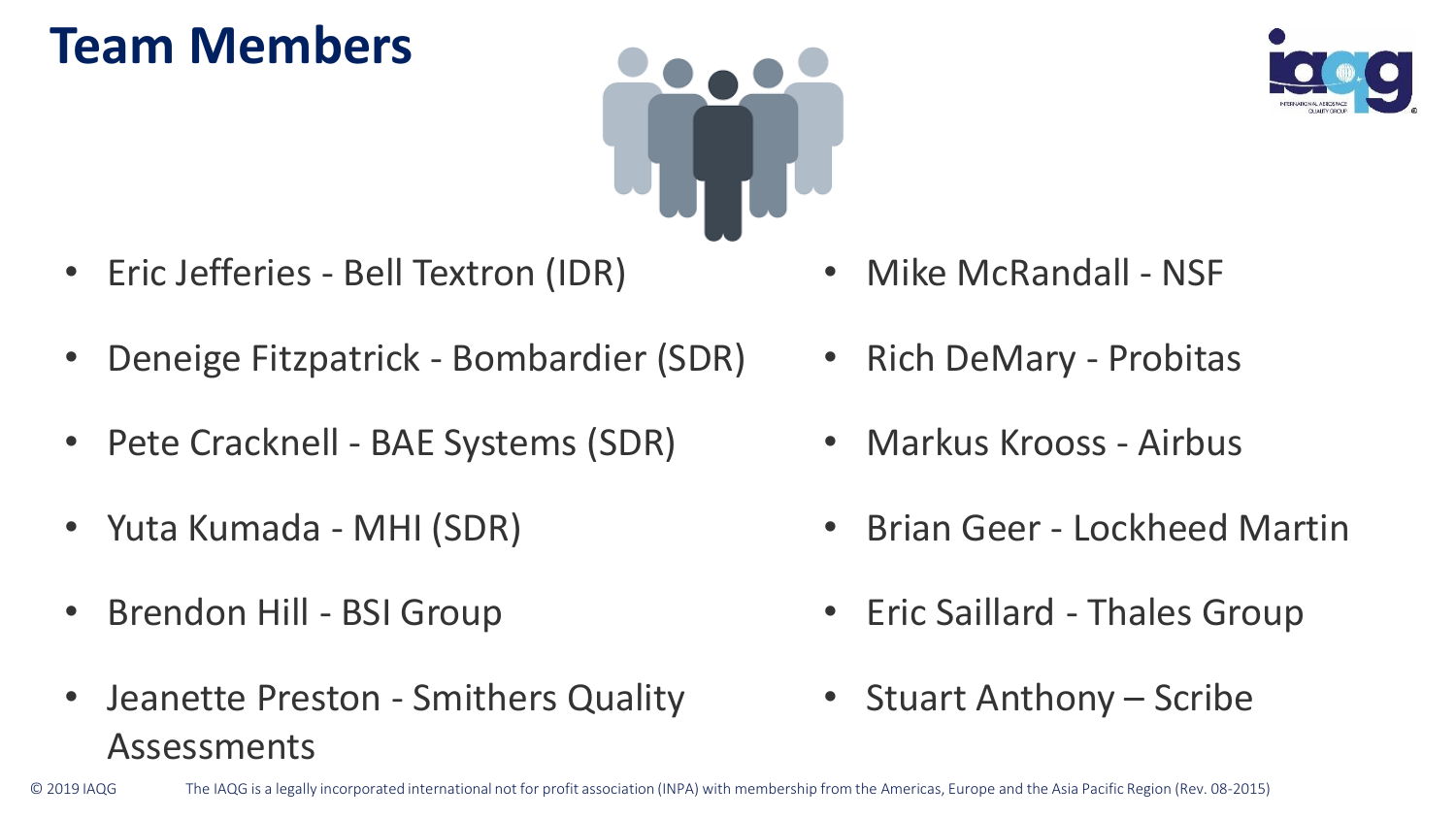### **9104/3 Introduction**



### **Where does 9104/3 fit in the ICOP scheme?**



•9104/3 - Requirements for Aviation, Space, and Defense Auditor Training, Development, Competence, and Authentication •One part of the 9104 trilogy of standards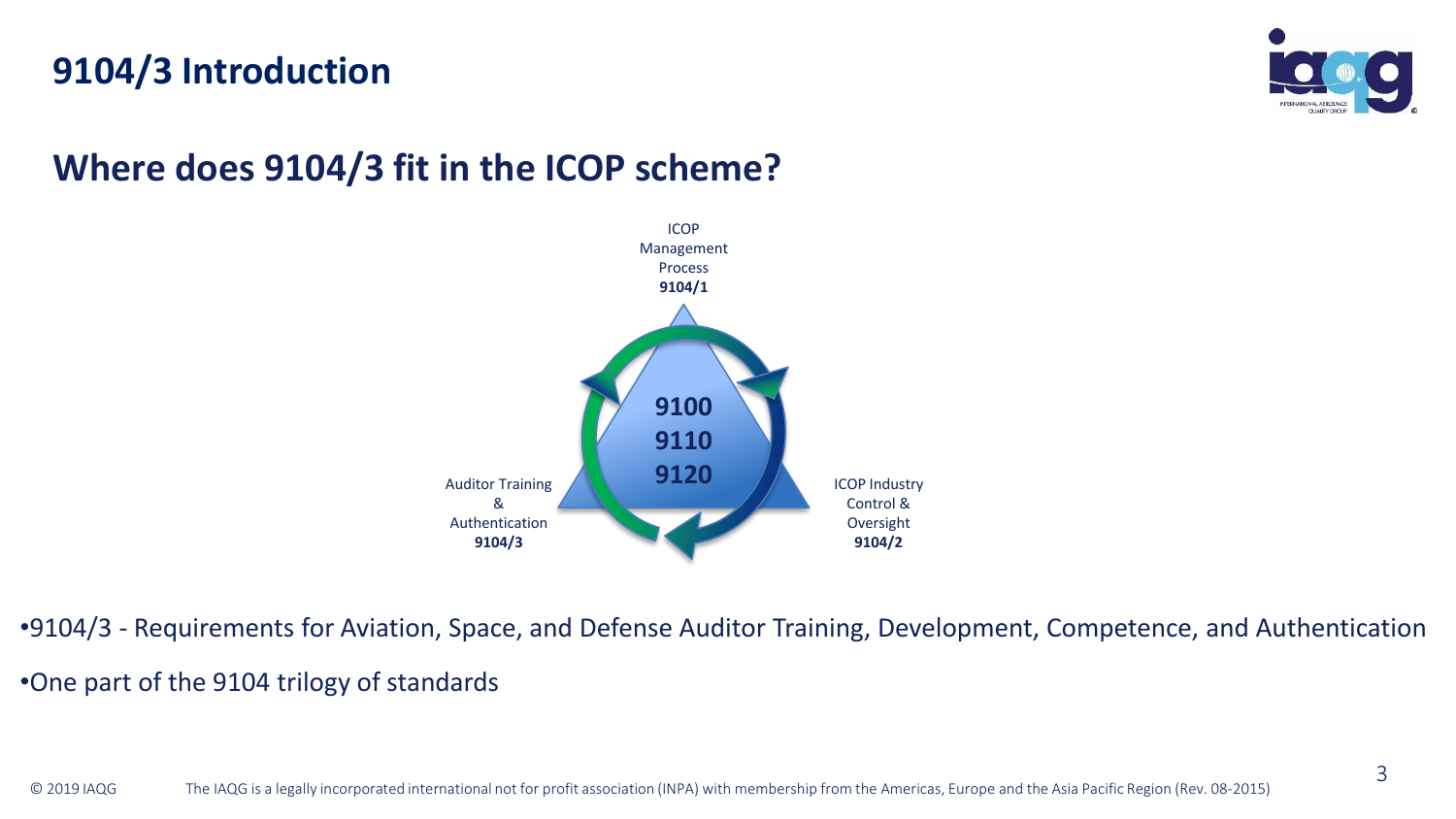# **9104/3 Revision Project Timeline**



| 2009        | 9104/3 Revision Team established                                                                                                                                                                                                                                                      |
|-------------|---------------------------------------------------------------------------------------------------------------------------------------------------------------------------------------------------------------------------------------------------------------------------------------|
| 2014        | CVP Concept (Competence Validation Process) introduced for inclusion within the Standard<br>First Ballot launched, passes in both the EAQG and APAQG in early 2015                                                                                                                    |
| 2016        | The revised 9104/3 passes ballot in all three sectors but was held as concerns were identified<br>related to deployment of the new concepts and associated costs                                                                                                                      |
| 2017        | CVP delivery options were developed and cost estimates generated (high cost, minimal return)<br>Data collection activities began to evaluate auditor performance (behavior deemed key issue)<br>Principles behind the Standards design specification (CVP) revisited                  |
| 2018        | Strategy Working Group review refocuses the Revision Team (CVP requirements removed)<br>Data collection efforts continue (with additional support for a behavior focused solution)<br>Simplified Design Specification established<br>Auditor Performance Management process developed |
| 2019        | CD Ballot (668 Comments received and dispositioned)<br><b>Ballot process initiated early October</b>                                                                                                                                                                                  |
| C 2019 IAQG | The IAQG is a legally incorporated international not for profit association (INPA) with membership from the Americas, Europe and the Asia Pacific Region (Rev. 08-2015)                                                                                                               |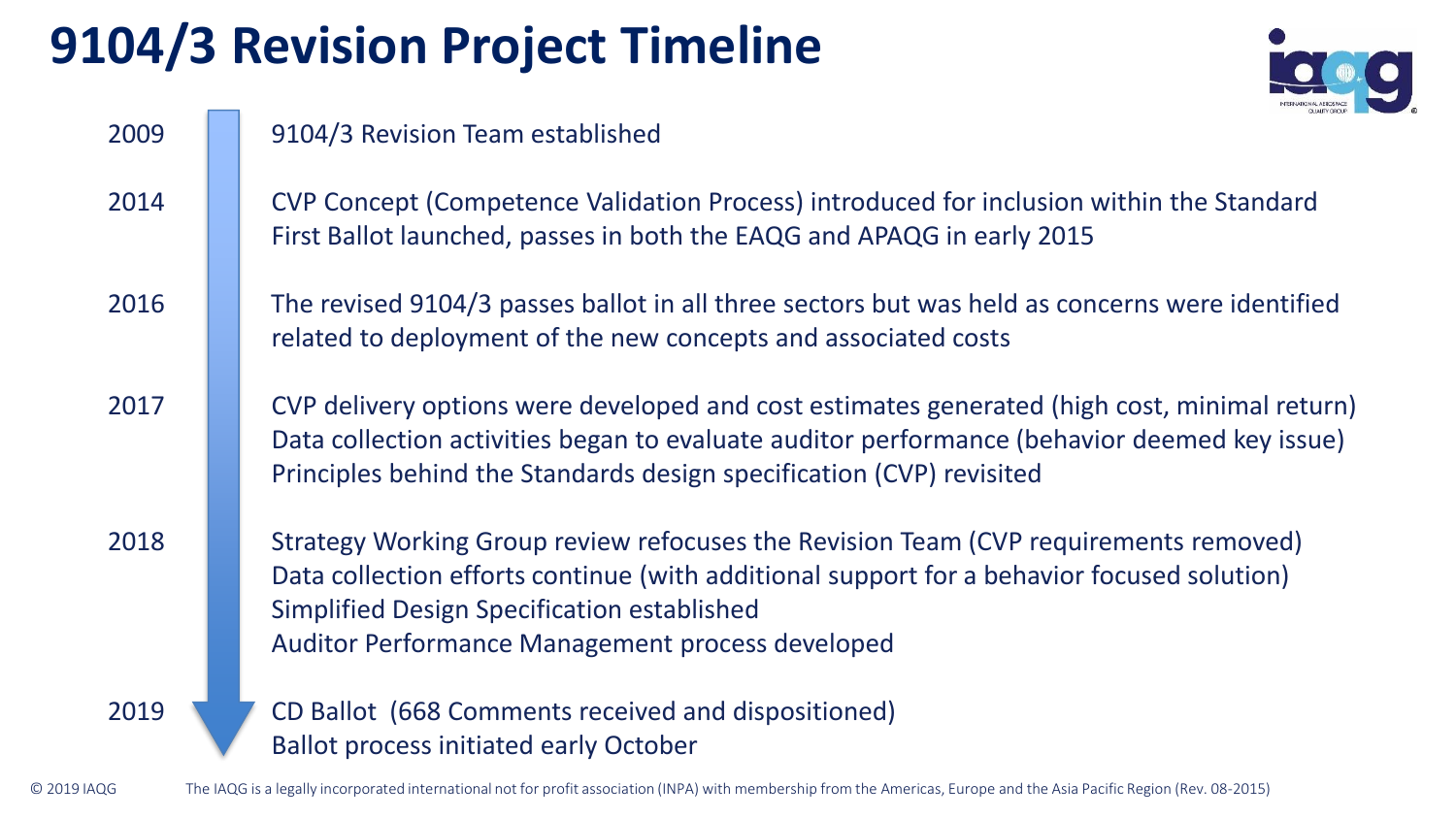# **Auditor Performance Survey/Analysis Results**

- Survey 1 *(Member Companies, CB Program Managers, ABs, OP Assessors)*
	- Survey questions related to auditor competency
	- Asked to value to each question: Scale 1 (low) to 5 (high)
	- Results ranged from **3.54 - 3.92 (indicating high perceived competence)**
- CB Data Analysis *(Numerous CBs)*
	- Study derived from CB audit records
	- Key finding: Auditors are **3.4 times more likely to write NCRs** when being independently witnessed **(suggesting behavioral elements are a factor in performance rather than just competence)**
- Survey 2 *(Auditors)*
	- Survey questions relating to conducting the audit
	- Key findings: **51% are being influenced into not writing NCRs** due to various drivers (e.g. time management, off-site workload, client pressure)



Consistent **Competency** Inconsistent **Conduct** Conclusion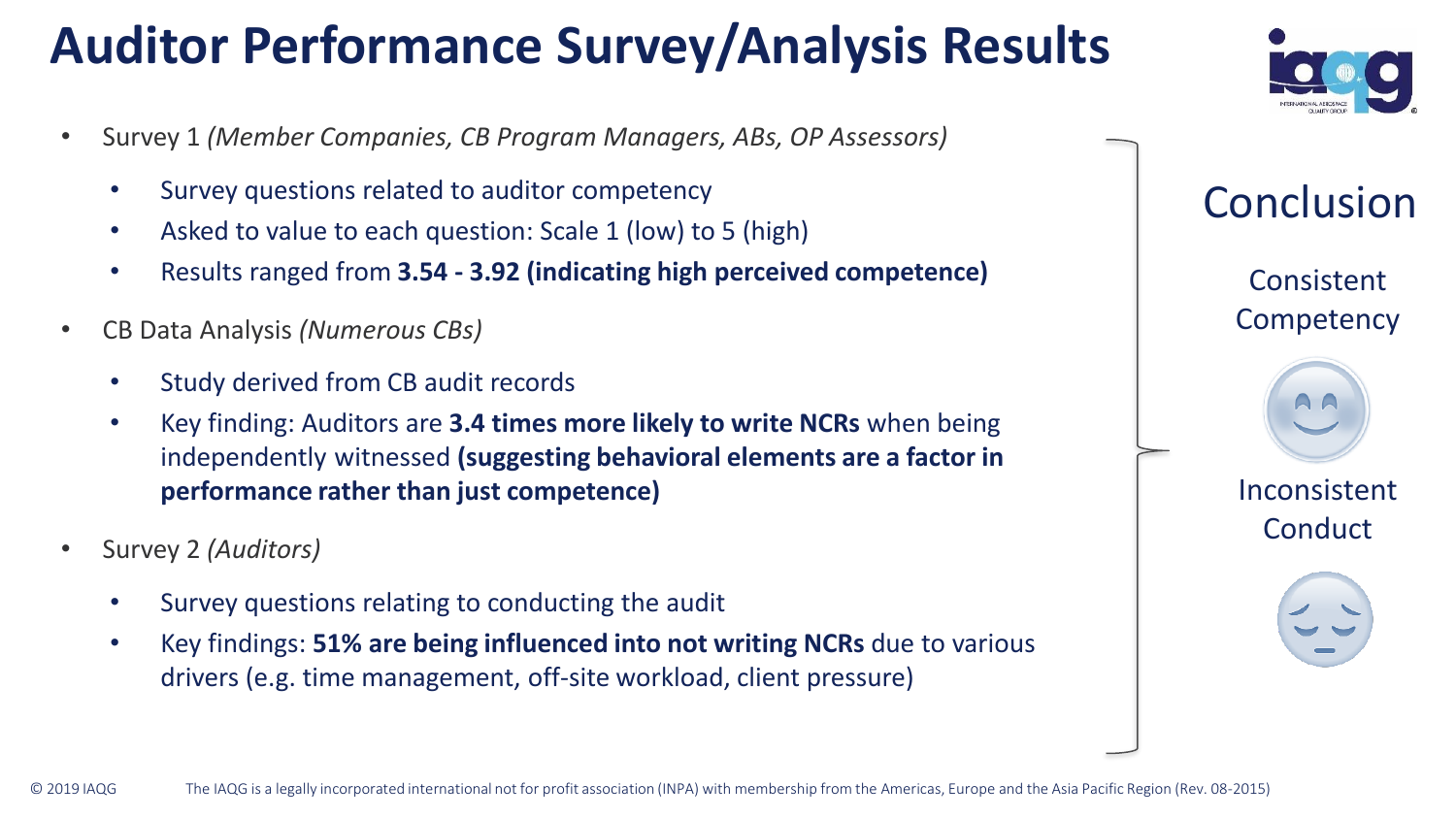# **Design Specification Criteria**

- Removal and replacement of outdated content
- Inclusion of current 9104/3 resolutions
- Inclusion of related content from 9104/1
- Clarification of work experience/knowledge requirements
- General restructuring of the document for simplification
- Inclusion of an auditor performance monitoring and feedback process
- Method to allow transition of auditors from other industries into the scheme



| $\bullet$ $\bullet$<br>Date of last report:<br>October 2018                                                                                                                                                                                                                                                                                                               | Date of this report:<br><b>May 2019</b>                                                                                 | <b>Current Status:</b> | G                                                   | 9104-003 - Requirements for ASD Auditor Training<br><b>Development, Competence, and Authentication</b><br><b>Strategy Stream Leader:</b><br><b>Alan Daniels</b>                                                                                                                                                                                                                                                                                                                                                                                                                                                                                  | <b>Eric Jefferies (IDR)</b><br><b>Sector Document Reps:</b><br><b>Deneige Fitzpatrick</b> |
|---------------------------------------------------------------------------------------------------------------------------------------------------------------------------------------------------------------------------------------------------------------------------------------------------------------------------------------------------------------------------|-------------------------------------------------------------------------------------------------------------------------|------------------------|-----------------------------------------------------|--------------------------------------------------------------------------------------------------------------------------------------------------------------------------------------------------------------------------------------------------------------------------------------------------------------------------------------------------------------------------------------------------------------------------------------------------------------------------------------------------------------------------------------------------------------------------------------------------------------------------------------------------|-------------------------------------------------------------------------------------------|
| <b>Triblet Diamned</b><br><b>Completion Date:</b><br>2016 - Apr<br>(From IAOG 105.1 App B)                                                                                                                                                                                                                                                                                |                                                                                                                         |                        | <b>Corront Following</b><br><b>Completion Date:</b> | December 2019                                                                                                                                                                                                                                                                                                                                                                                                                                                                                                                                                                                                                                    | <b>Yuta Kumada</b><br>Pete Cracknell                                                      |
| <b>Project description / benefits:</b>                                                                                                                                                                                                                                                                                                                                    |                                                                                                                         |                        |                                                     | Recent accomplishments (since last report):                                                                                                                                                                                                                                                                                                                                                                                                                                                                                                                                                                                                      |                                                                                           |
| Initial Goal - Complete rewrite/update of the standard to support a<br>process that:<br><b>Enhances audit effectiveness</b><br>Moves away from qualification based approval to<br>demonstrated competence based auditor approvals.<br>Allows for potential expansion of the ASD auditor population.<br>Addresses identified missing areas (TPAB and AAB<br>requirements). |                                                                                                                         |                        |                                                     | Finalized constitution with ARD1047 Tope for incorporation of all AAR and TRAR<br>specific requirements. Acened to retain Auditor Performance Manitoring requirements.<br>within AR01040 with the AR010411 odding a reference to link the two discussers.<br>Arlusted Aeroseane to Avisting Strate and Defense in most of the decument.<br>Completed disposition of 668 comments in two working sessions. Results include:<br>Annantal Commants - 122 (18%)<br>Partially Associated Commercia - 35 (RN)<br>Accept in Principle - 32 (5%)<br>Not Accepted Comments - 483 (72%)<br>Top Concerns: Legality of Data Sharing and Measurement of NCRs. |                                                                                           |
|                                                                                                                                                                                                                                                                                                                                                                           | Unresolved issues & decisions needed (if any):                                                                          |                        |                                                     | Next steps (30-60-90 day look ahead):                                                                                                                                                                                                                                                                                                                                                                                                                                                                                                                                                                                                            |                                                                                           |
|                                                                                                                                                                                                                                                                                                                                                                           | 1. Support review of legally enforceable agreements concerning<br>the sharing of personal data (CBs, AABs, TPABs, TPs). |                        | a.                                                  | Conduct final review in prep for submittal of ballot draft.<br>Submit final document to IAQG Legal for review.<br>Development of deployment support material<br>Submit document for balloting by TBD pending Legal<br>5. Meet in Berlin for ballot draft comment disposition.                                                                                                                                                                                                                                                                                                                                                                    |                                                                                           |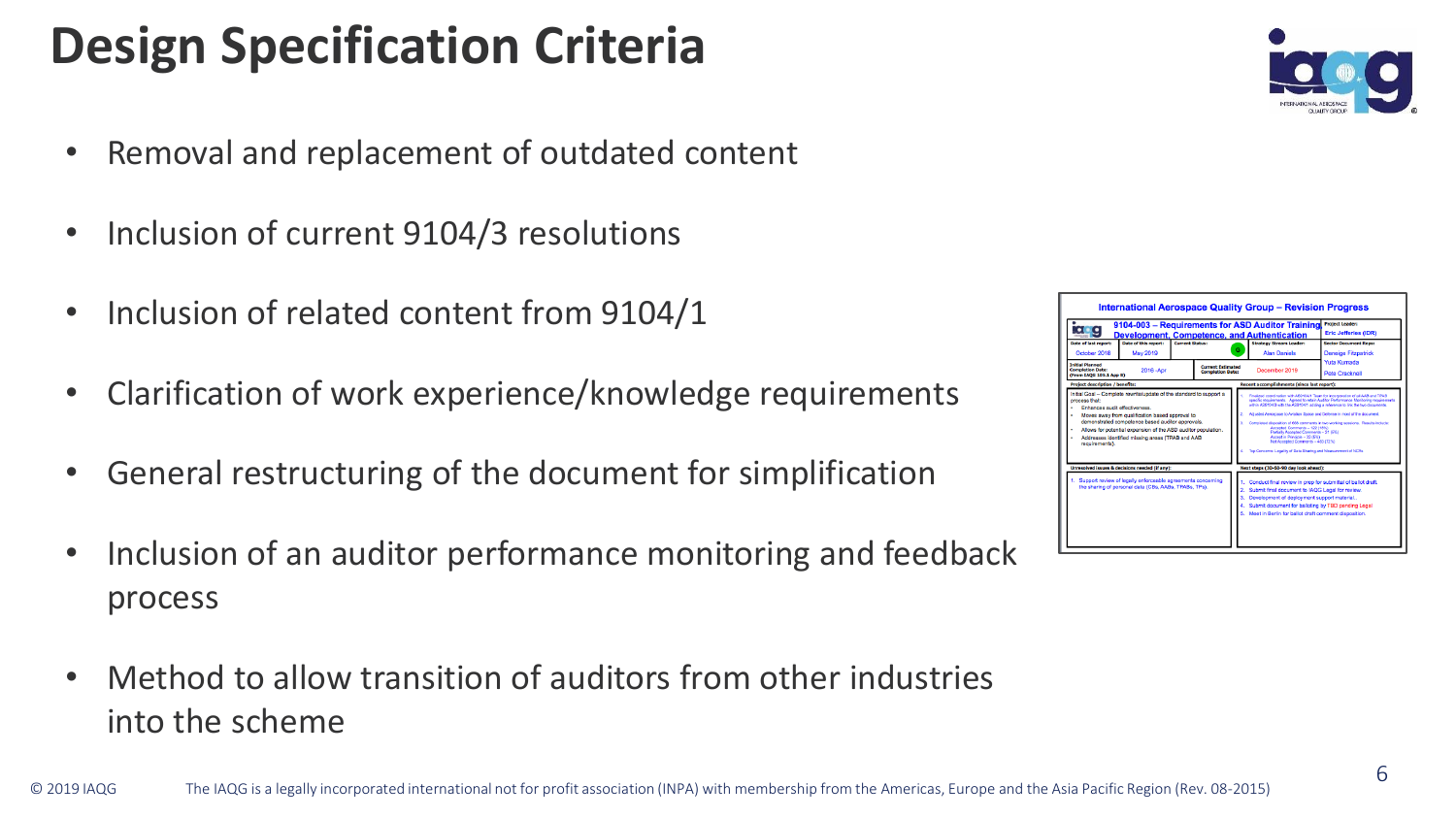### **Document Structure**

- Rationale, Forward, Scope, References
- Terms, Definitions and Acronyms
- Requirements for Auditor:
	- Initial Authentication, Re-authentication, Advancement
- Requirements for:
	- Auditor Performance Monitoring and Management
	- Auditor Authentication Bodies (AAB)
	- Training Provider Approval Bodies (TPAB)
	- Training Providers (TP)
	- Training Courses





9104/3 Ballot Draft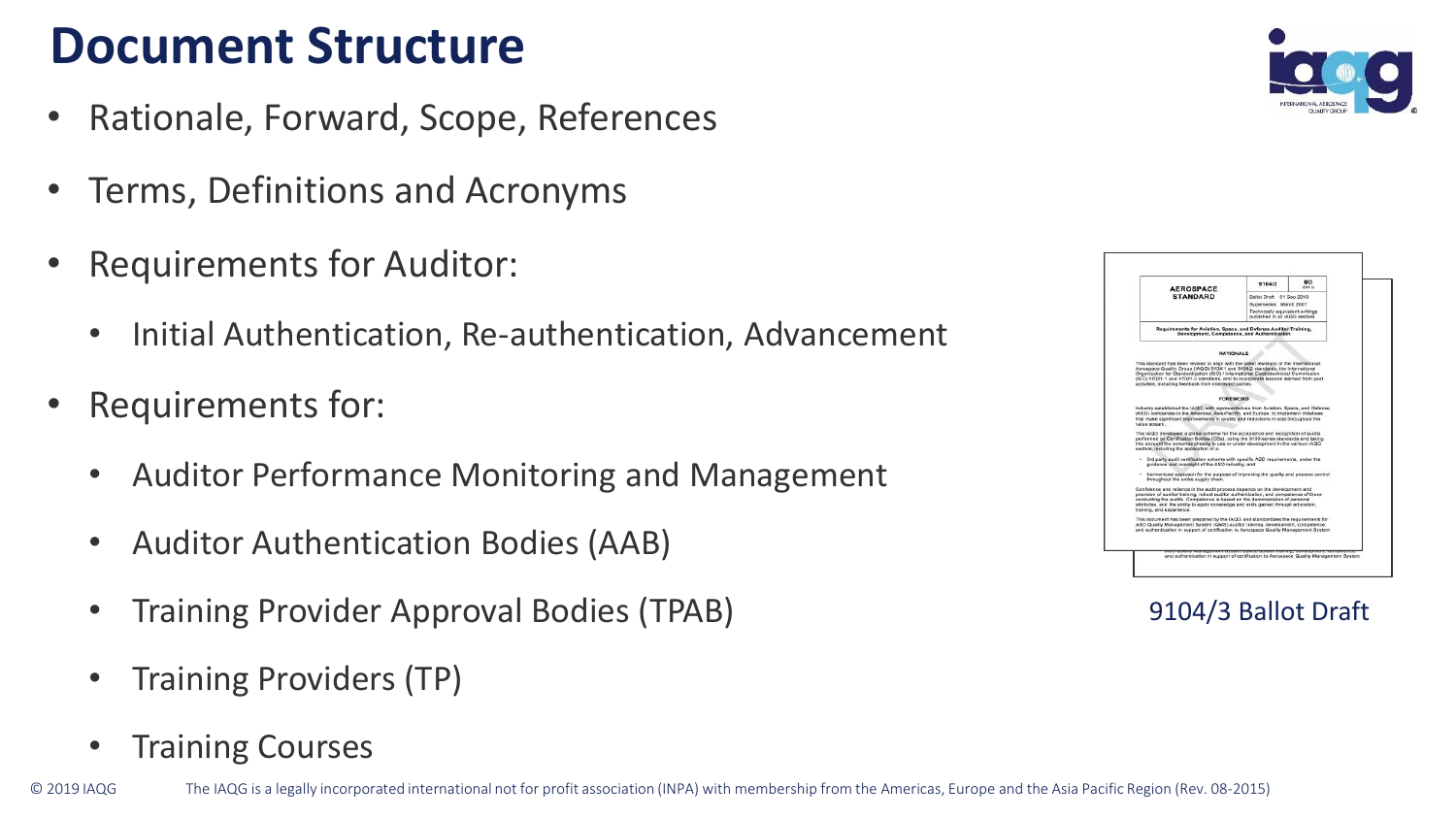

# **Key Changes**

© 2019 IAQG The IAQG is a legally incorporated international not for profit association (INPA) with membership from the Americas, Europe and the Asia Pacific Region (Rev. 08-2015)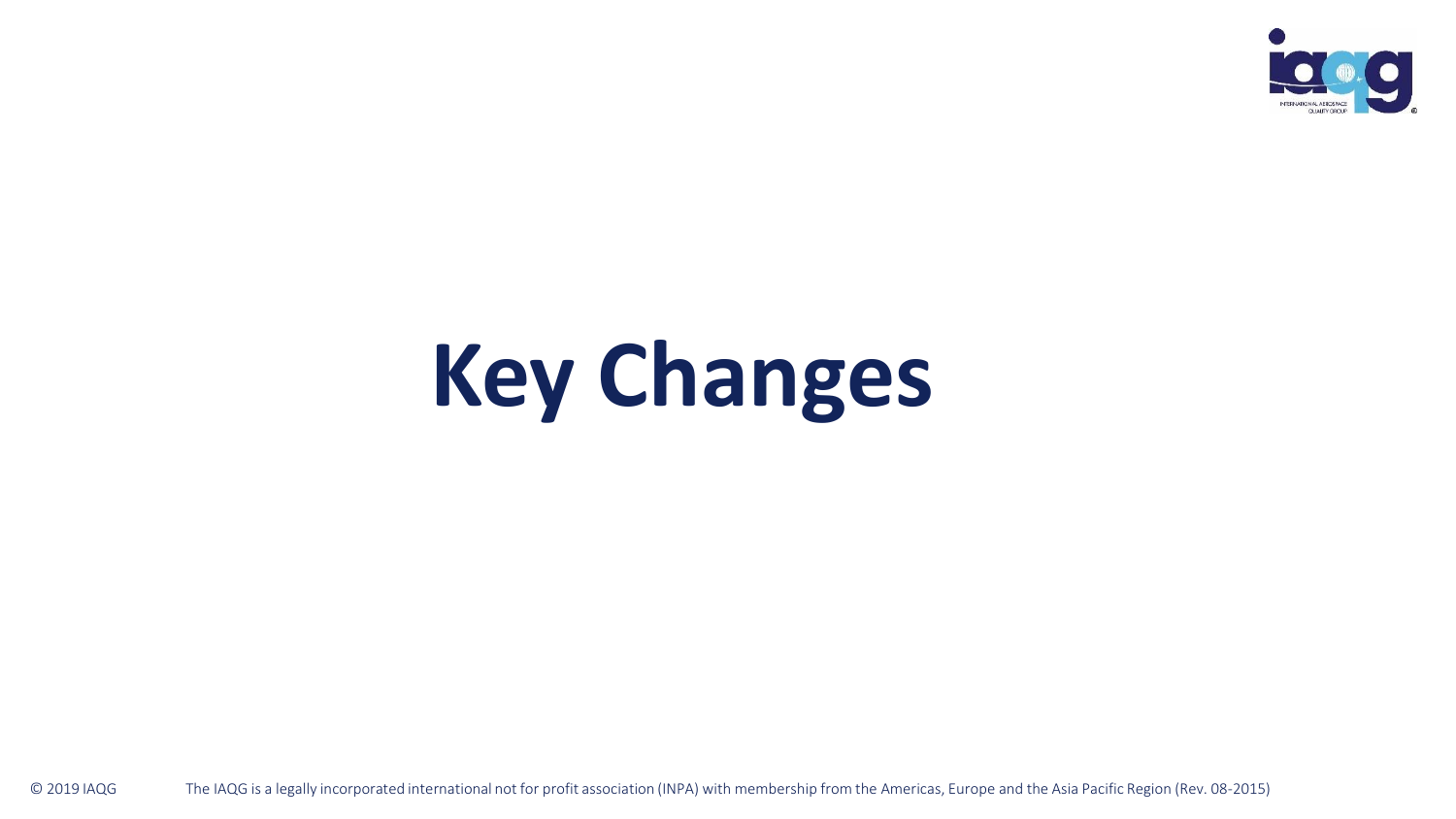### **New Definitions**

- **Auditor Performance Management:**
	- Activity undertaken to monitor individual 3<sup>rd</sup> party auditor performance, and establish improvement programs as required to maintain auditor authentication, based upon the results of performance information gathered.
- **Performance Improvement Plan (PIP):**
	- The means to address performance improvement that includes clear, structured set of actions and deliverables, together with timescales, in order to attain a specified level of performance.





#### Rationale:

To support the introduction of performance management activity and identify improvement opportunities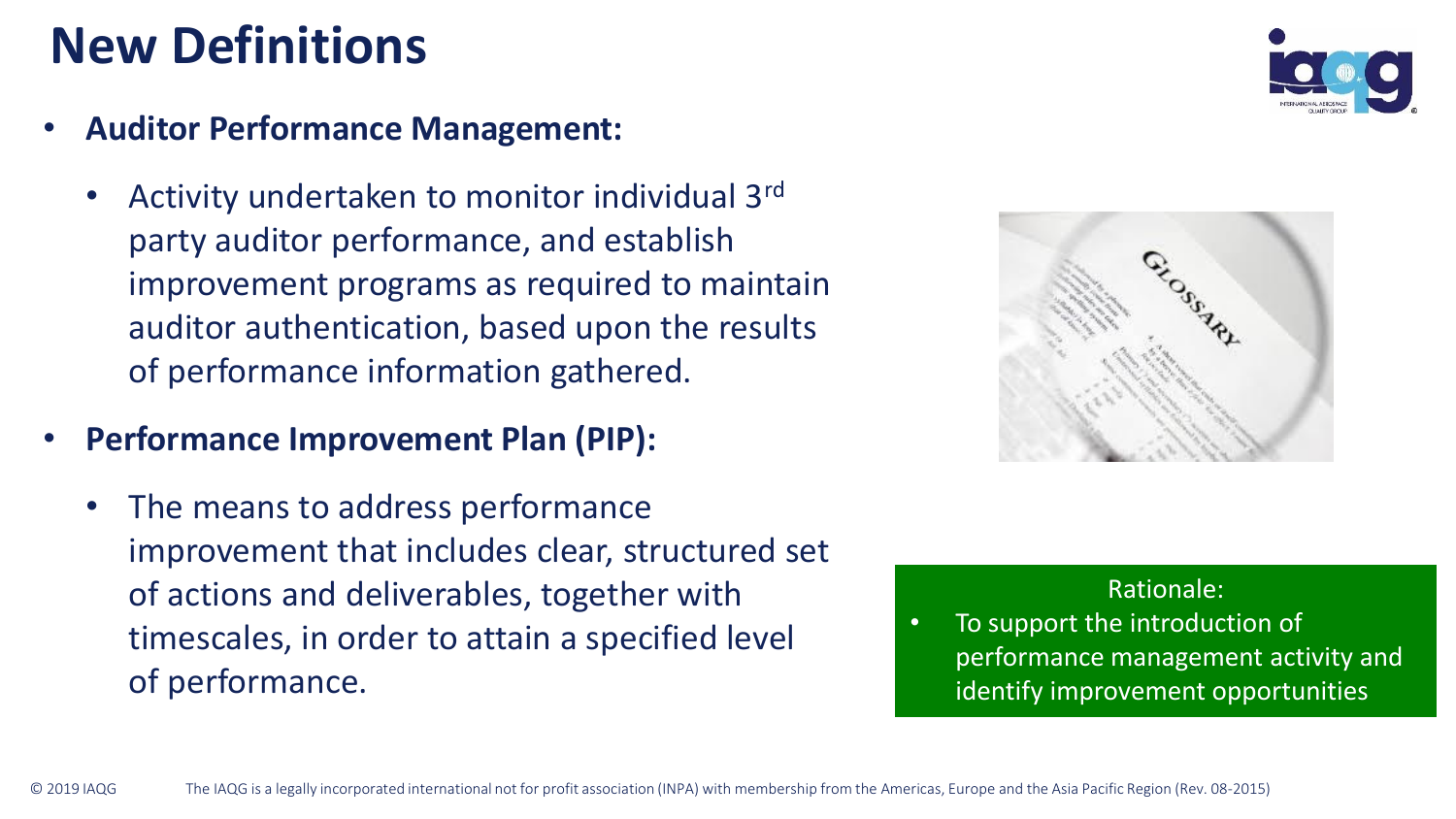# **Table 1 – Initial Auditor Authentication**

| Element                                               | <b>Authenticated Auditor (AA)</b>                                                                                                                                                                                                                                                                                                                                                                                        |              | <b>Authenticated Experienced Auditor</b><br>(AEA)                                                                                                                                                                                                                                                                                                                                                                           |  |  |
|-------------------------------------------------------|--------------------------------------------------------------------------------------------------------------------------------------------------------------------------------------------------------------------------------------------------------------------------------------------------------------------------------------------------------------------------------------------------------------------------|--------------|-----------------------------------------------------------------------------------------------------------------------------------------------------------------------------------------------------------------------------------------------------------------------------------------------------------------------------------------------------------------------------------------------------------------------------|--|--|
| <b>Baseline</b><br>Training                           | Evidence of passing a TPAB approved ASD Lead Auditor Course (see 3.11).                                                                                                                                                                                                                                                                                                                                                  |              |                                                                                                                                                                                                                                                                                                                                                                                                                             |  |  |
| <b>Audit Experience</b><br>(see 3.4)                  | Evidence within the past three years of:<br>a. a minimum of four 2nd party<br>QMS/AQMS and/or 3rd party QMS<br>full system audits (see 3.17) in a<br>team member or team leader role:<br>b. additional audits, if necessary, to<br>demonstrate coverage of all<br>requirements of the respective<br>standard at least twice: and<br>c. a minimum of 20 on-site audit days<br>(excluding planning and report<br>writing). |              | Evidence within the past three years of:<br>a. a minimum of four 2nd party<br>QMS/AQMS and/or 3rd party QMS<br>full system audits (see 3.17) leading<br>a team in a team leader role:<br>b. additional audits, if necessary, to<br>demonstrate coverage of all<br>requirements of the respective<br>standard at least twice: and<br>a minimum of 20 on-site audit days<br>C.<br>(excluding planning and report<br>writing). |  |  |
| <b>IAQG</b><br>Sanctioned<br>Requisites<br>(see 3.16) | Evidence of successful completion (including examination, as applicable) of any<br>IAQG requisites.                                                                                                                                                                                                                                                                                                                      |              |                                                                                                                                                                                                                                                                                                                                                                                                                             |  |  |
| <b>Work Experience</b>                                | Evidence of 2 years work experience                                                                                                                                                                                                                                                                                                                                                                                      | 9100<br>9120 | Evidence of four years ASD<br>work experience (see 4.3.2)<br>within the last 10 years.                                                                                                                                                                                                                                                                                                                                      |  |  |
| (see 4.3)                                             | within the past 10 years (see 4.3.1).                                                                                                                                                                                                                                                                                                                                                                                    | 9110         | 9100 above, plus evidence of<br>two years aviation maintenance<br>work experience (see 4.3.3)<br>within the last four years.                                                                                                                                                                                                                                                                                                |  |  |
| <b>ASD Industry</b><br>Knowledge                      | Evidence not required.                                                                                                                                                                                                                                                                                                                                                                                                   | 9100<br>9120 | Evidence of industry knowledge<br>(see 4.4.1).                                                                                                                                                                                                                                                                                                                                                                              |  |  |
| (see 4.4)                                             |                                                                                                                                                                                                                                                                                                                                                                                                                          | 9110         | Evidence of industry knowledge<br>(see 4.4.2).                                                                                                                                                                                                                                                                                                                                                                              |  |  |

Auditor authentication:

- External QMS auditor recognition not required
- Single path to AEA certification created

#### Audit experience

• Team member/leader roles recognized

#### Baseline Training:

• Requires approved ASD lead auditor course

#### IAQG Requisites

• IAQG sanctioned requirements mandated

#### Work experience:

- Requirements added for AAs
- Scope expanded for AEAs

#### Industry knowledge

• Requirements clarified

#### Rationale:

• Strengthened the requirements for initial authentication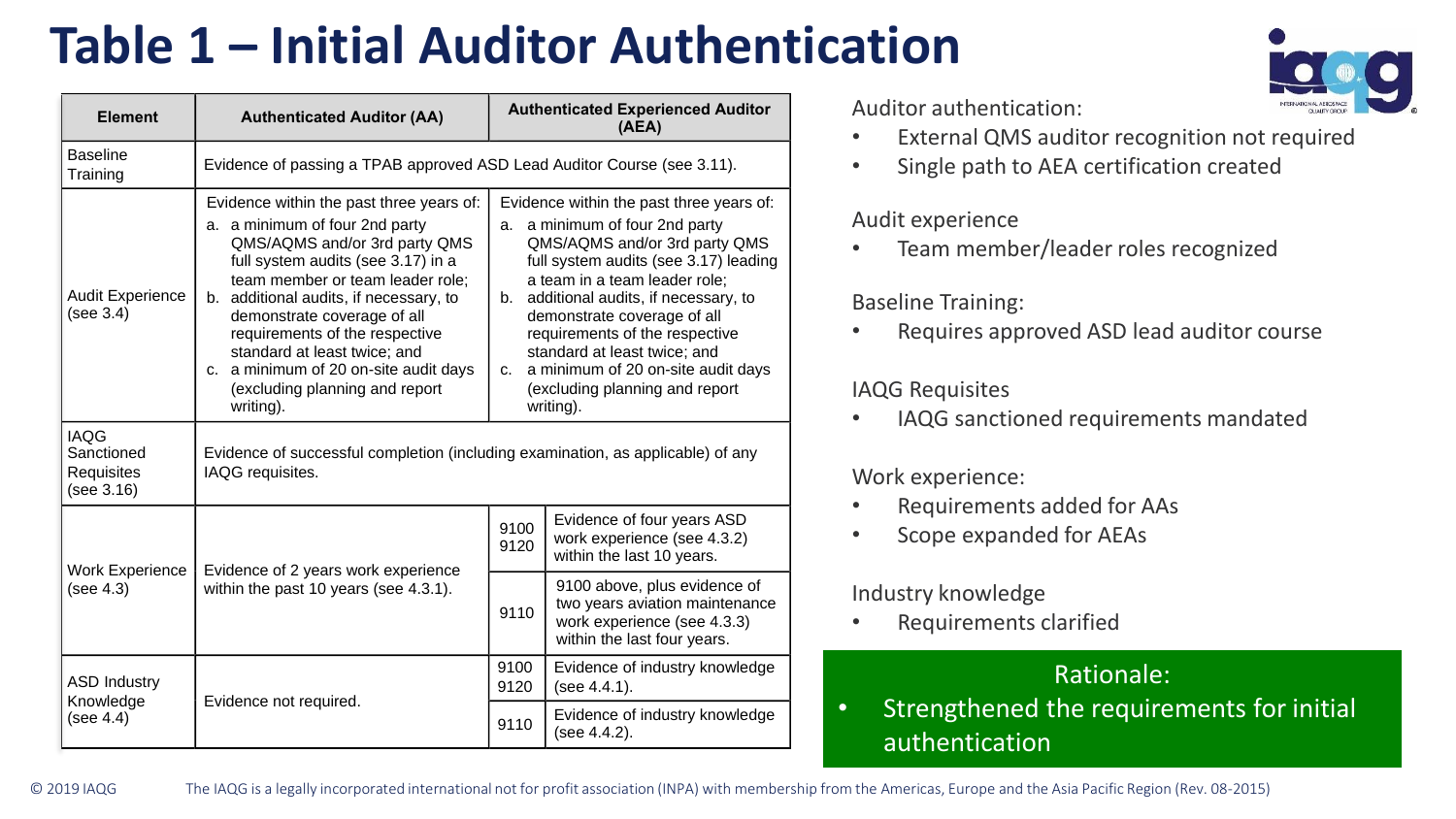# **Table 2 – Auditor Re-authentication**

| <b>Element</b>                                                  | <b>Authenticated Auditor (AA)</b>                                                                                                                                                                                                                                                                                                                                      | <b>Authenticated Experienced Auditor</b><br>(AEA)                                                                                                                                                                                                                                                                                                                    |  |
|-----------------------------------------------------------------|------------------------------------------------------------------------------------------------------------------------------------------------------------------------------------------------------------------------------------------------------------------------------------------------------------------------------------------------------------------------|----------------------------------------------------------------------------------------------------------------------------------------------------------------------------------------------------------------------------------------------------------------------------------------------------------------------------------------------------------------------|--|
| Audit<br>Experience<br>(see 3.4)                                | Evidence within the past three years of:<br>a. a minimum of four 2nd and/or 3rd<br>party QMS/AQMS full system audits<br>(see 3.17);<br>b. additional audits, if necessary, to<br>demonstrate coverage of all<br>requirements of the respective<br>standard at least twice; and<br>c. a minimum of 20 on-site audit days<br>(excluding planning and report<br>writing). | Evidence within the past three years of:<br>a. a minimum of four 2nd and/or 3rd<br>party AQMS full system audits (see<br>$3.17$ :<br>b. additional audits, if necessary, to<br>demonstrate coverage of all<br>requirements of the respective<br>standard at least twice; and<br>c. a minimum of 20 on-site audit days<br>(excluding planning and report<br>writing). |  |
| <b>IAQG</b><br>Sanctioned<br>Requisites<br>(see 3.16)           | Evidence of successful completion (including passing an examination, as<br>applicable) of any IAQG requisites.                                                                                                                                                                                                                                                         |                                                                                                                                                                                                                                                                                                                                                                      |  |
| Work<br>Experience<br>(see 4.3)                                 | Evidence not required.                                                                                                                                                                                                                                                                                                                                                 |                                                                                                                                                                                                                                                                                                                                                                      |  |
| <b>ASD Industry</b><br>Knowledge<br>(see 4.4)                   | Evidence not required.                                                                                                                                                                                                                                                                                                                                                 |                                                                                                                                                                                                                                                                                                                                                                      |  |
| Continual<br>Professional<br>Development<br>(CPD)<br>(see 3.13) | Evidence of 40 hours within the auditor authentication cycle, with a minimum of 10<br>hours per year.<br>NOTE: Each hour of structured learning activity is equivalent to one CPD hour.                                                                                                                                                                                |                                                                                                                                                                                                                                                                                                                                                                      |  |
| Auditor<br>Performance<br>Management<br>(see 3.8)               | Evidence of any PIPs raised (see 6.3.a) and any other reported performance issues<br>or concerns over the auditor authentication cycle (see 9.4).                                                                                                                                                                                                                      |                                                                                                                                                                                                                                                                                                                                                                      |  |



#### Continual Professional Development

• Requirements increased from 15 hours to 40 hours, during the authentication cycle

#### Auditor Performance Management

New requirements introduced

- Step change in CPD requirements to better align with other benchmarked schemes
- Performance management introduced to address inconsistent audit conduct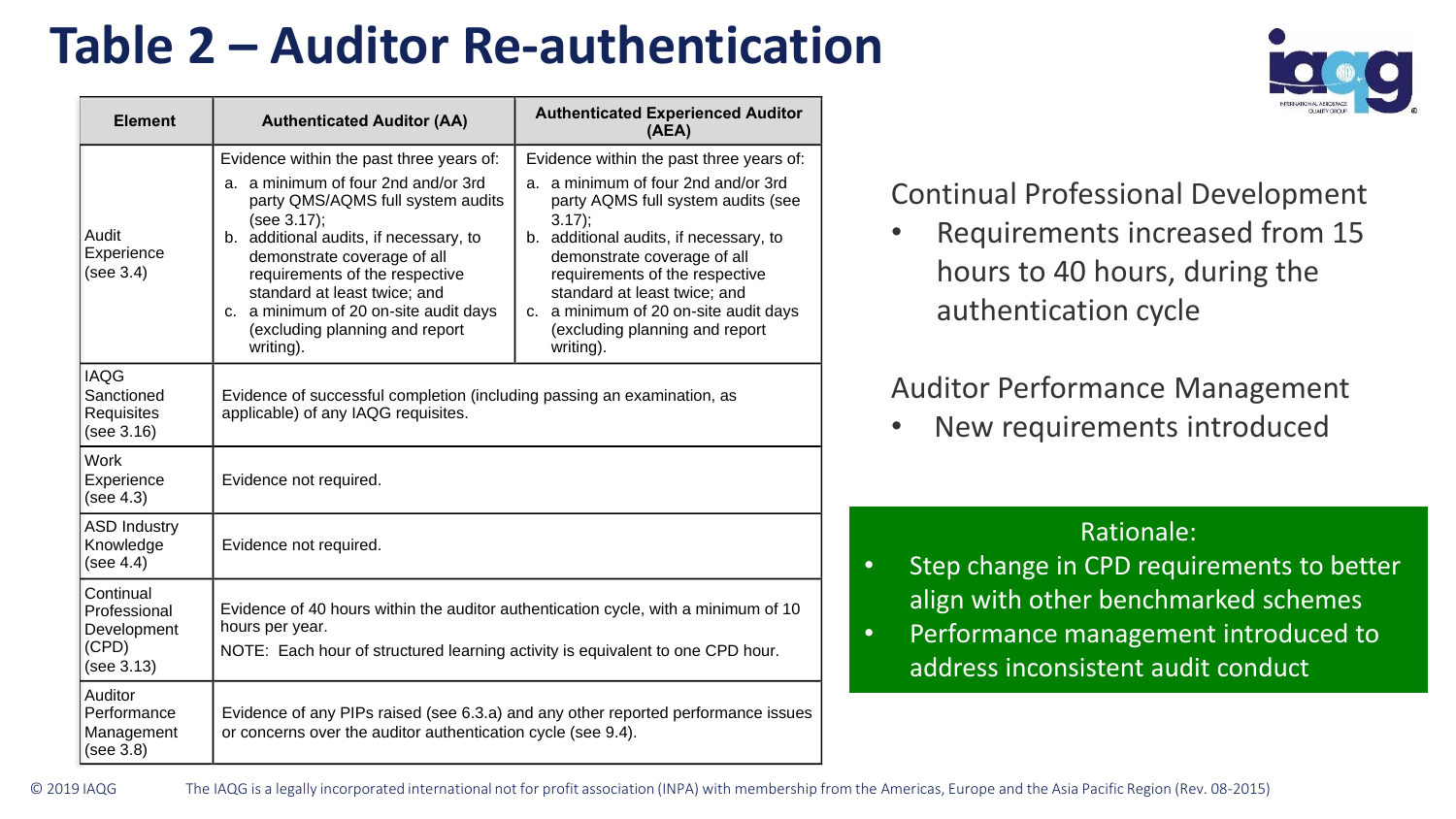### **Table 3 – Auditor Advancement**

| <b>Element</b>                                     | Authenticated Auditor (AA) to Authenticated Experienced Auditor (AEA)                                                                                                                                                                                                                                                                                                                                                             |
|----------------------------------------------------|-----------------------------------------------------------------------------------------------------------------------------------------------------------------------------------------------------------------------------------------------------------------------------------------------------------------------------------------------------------------------------------------------------------------------------------|
|                                                    | For advancement to 9100, evidence of:<br>a. at least one full auditor authentication cycle as an AA conducting 3rd party<br>AQMS audits:<br>b. a minimum of 30 on-site 3 <sup>rd</sup> party AQMS audit days (excluding planning and<br>report writing), in each of any three consecutive years; and<br>c. a minimum of four 3 <sup>rd</sup> party QMS audits leading a team, in a team leader role.                              |
| <b>Audit Experience</b><br>(see 3.4)               | For advancement to 9120, evidence of:<br>a. 9100 AEA authentication;<br>b. a minimum of five on-site $3rd$ party 9120 audit days (excluding planning and<br>report writing), in each of any three consecutive years.                                                                                                                                                                                                              |
|                                                    | For advancement to 9110, evidence of:                                                                                                                                                                                                                                                                                                                                                                                             |
|                                                    | a. 9100 AEA authentication:<br>b. passing a regulatory aviation maintenance specific training course (see 3.20);<br>c. a minimum of five on-site $3rd$ party 9110 audit days (excluding planning and<br>report writing), in each of any three consecutive years; and<br>d. direct involvement in one complete $3rd$ party 9110 audit, witnessed by a 9110<br>AEA (authenticated in accordance with 9110 Table 1 work experience). |
| <b>IAOG Sanctioned</b><br>Requisites<br>(see 3.16) | Evidence of successful completion (including passing an examination, as<br>applicable) of any IAQG requisites.                                                                                                                                                                                                                                                                                                                    |
| <b>Work Experience</b><br>(see 4.3)                | Evidence not required.                                                                                                                                                                                                                                                                                                                                                                                                            |
| <b>ASD Industry</b><br>Knowledge<br>(see 4.4)      | Evidence of industry knowledge (see 4.4.1 and/or 4.4.2, as applicable).                                                                                                                                                                                                                                                                                                                                                           |
| Auditor<br>Performance<br>Management<br>(see 3.8)  | Evidence of any PIPs raised (see 7.4.a) and any other reported performance<br>issues or concerns in the previous three years (see 9.4).                                                                                                                                                                                                                                                                                           |



#### Audit Experience

- Reliant upon completion of one authentication cycle
- Minimum number of on-site audit days identified
- Demonstration of leading a team

#### Industry knowledge

• Requirements introduced

- New concept introduced to allow a pathway for AAs to become AEAs, thus providing an opportunity for career growth
- Audit experience will contribute towards gaining industry knowledge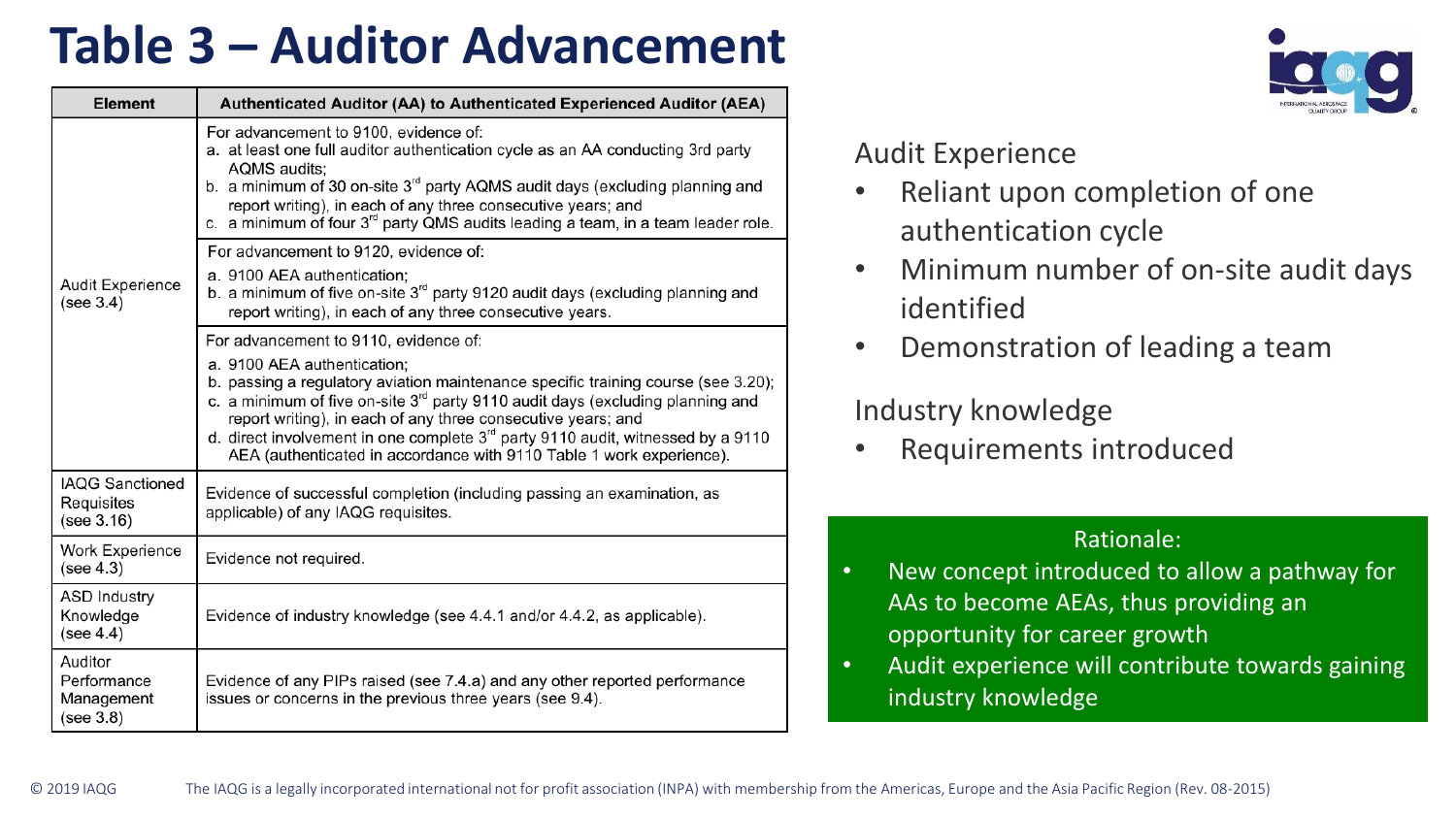# **Auditor Performance Monitoring**

### Monitoring criteria established

- Nonconformities per audit day
- Upheld complaints
- Upheld client nonconformity appeals
- Oversight/witness findings

### Additional criteria can be determined

• Based on lessons learned and trends

### Thresholds:

• Targets set periodically by IAQG





### Managed by the CBs

- To provide a common baseline for consistent monitoring of auditor performance
- Align CB data to individual auditor performance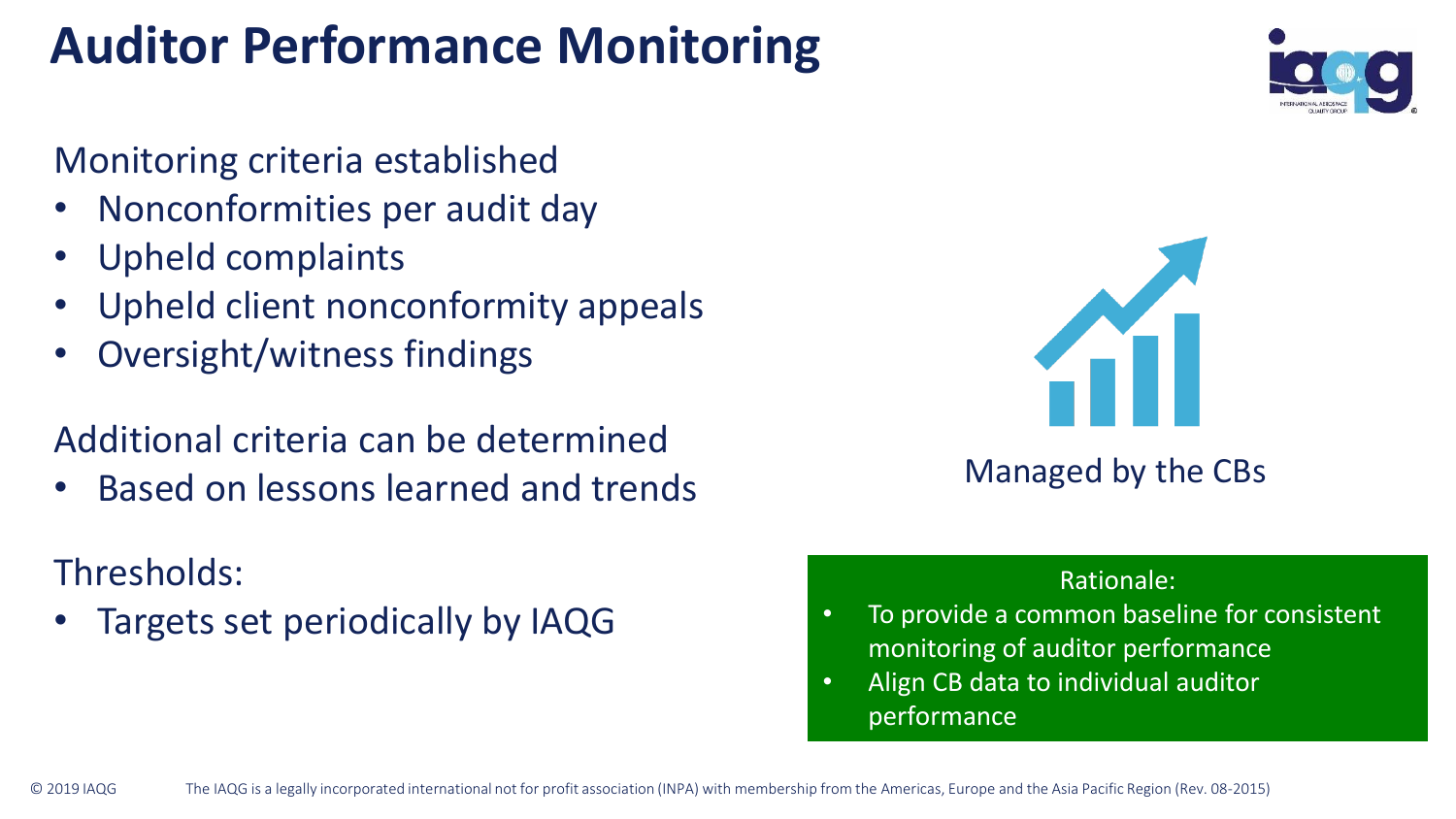# **Auditor Performance Monitoring**

### CB witness audits

- Criteria established
- Applies to new and existing auditors
- Frequency based on determined risk (3-6 years)

| <b>Auditor</b> | <b>Performance Assessment</b> | <b>Witness Audit</b>                                                                                                     |
|----------------|-------------------------------|--------------------------------------------------------------------------------------------------------------------------|
| New to the CB  |                               | First AQMS audit.                                                                                                        |
| Existing       | Every 12 months               | a. Every three years; or<br>b. Up to a maximum of six<br>years, based on risk<br>assessment results (see<br>$8.4.2.2$ ). |





- To provide a consistent approach to CB witness audits
- To allow for frequency adjustment of witness audits based on risk evaluation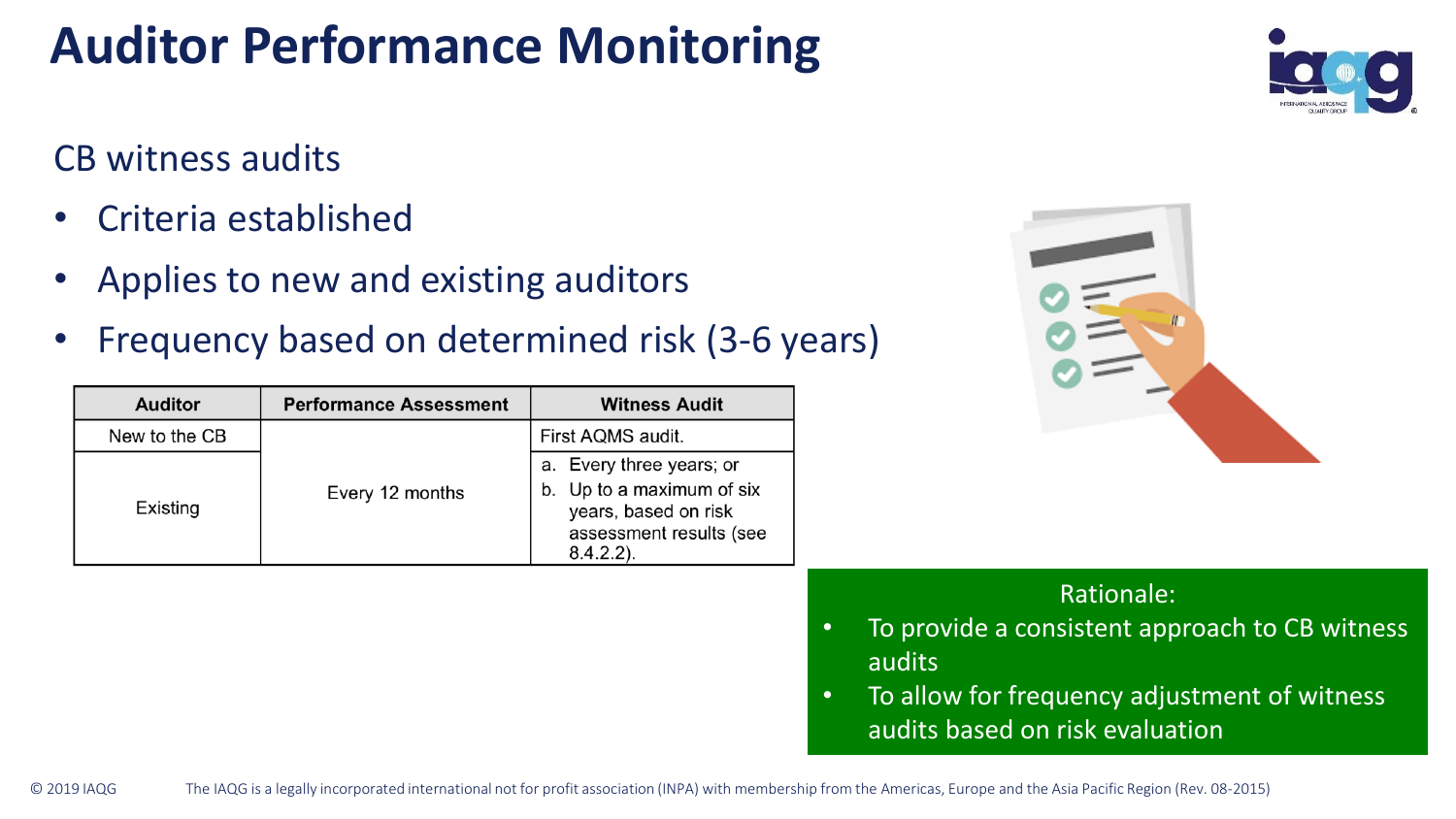### **Auditor Performance Management**

Performance Improvement Plan (PIP)

- Established to manage auditor performance improvement
- Contains clear actions, deliverables and timescales in order to attain a specified level of performance
- Escalation process defined for Auditor Authentication Body (AAB) intervention





- To provide a consistent approach towards managing auditor performance
- To support auditor development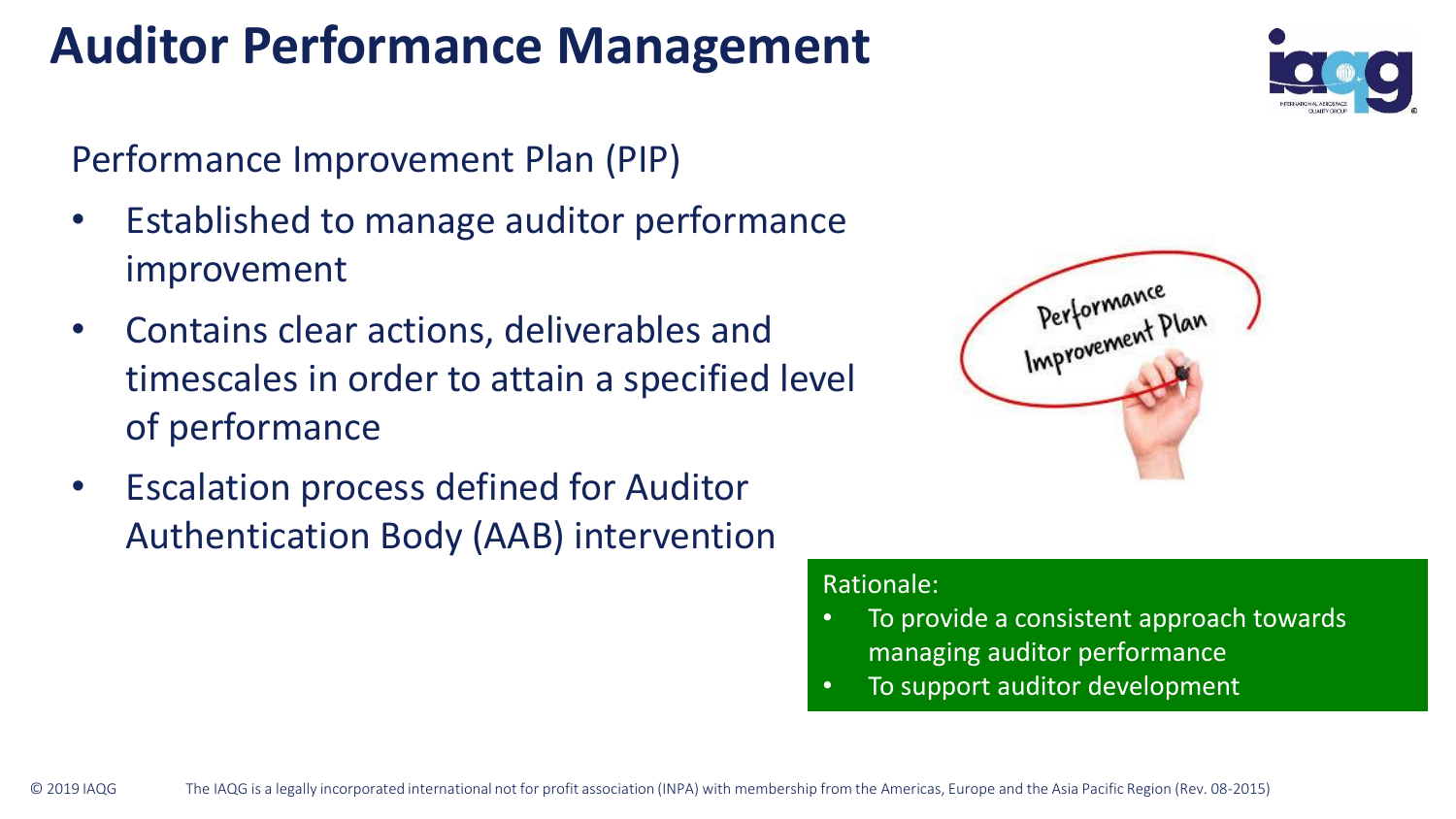# **Sharing Performance Data**

Sharing personal activity and performance information with relevant interested parties:

• To be managed via bi-lateral contracts between the joint controllers of the data

Applies to:

- IAQG
- **Auditors**
- Certification Bodies (CBs)
- Auditor Authentication Bodies (AABs)
- Training Provider Approval Bodies (TPABs)
- Training Providers (TPs)
- Training Participants
- Sector Management Structure (SMS) body





#### Rationale:

• To allow for a more wholistic approach to performance management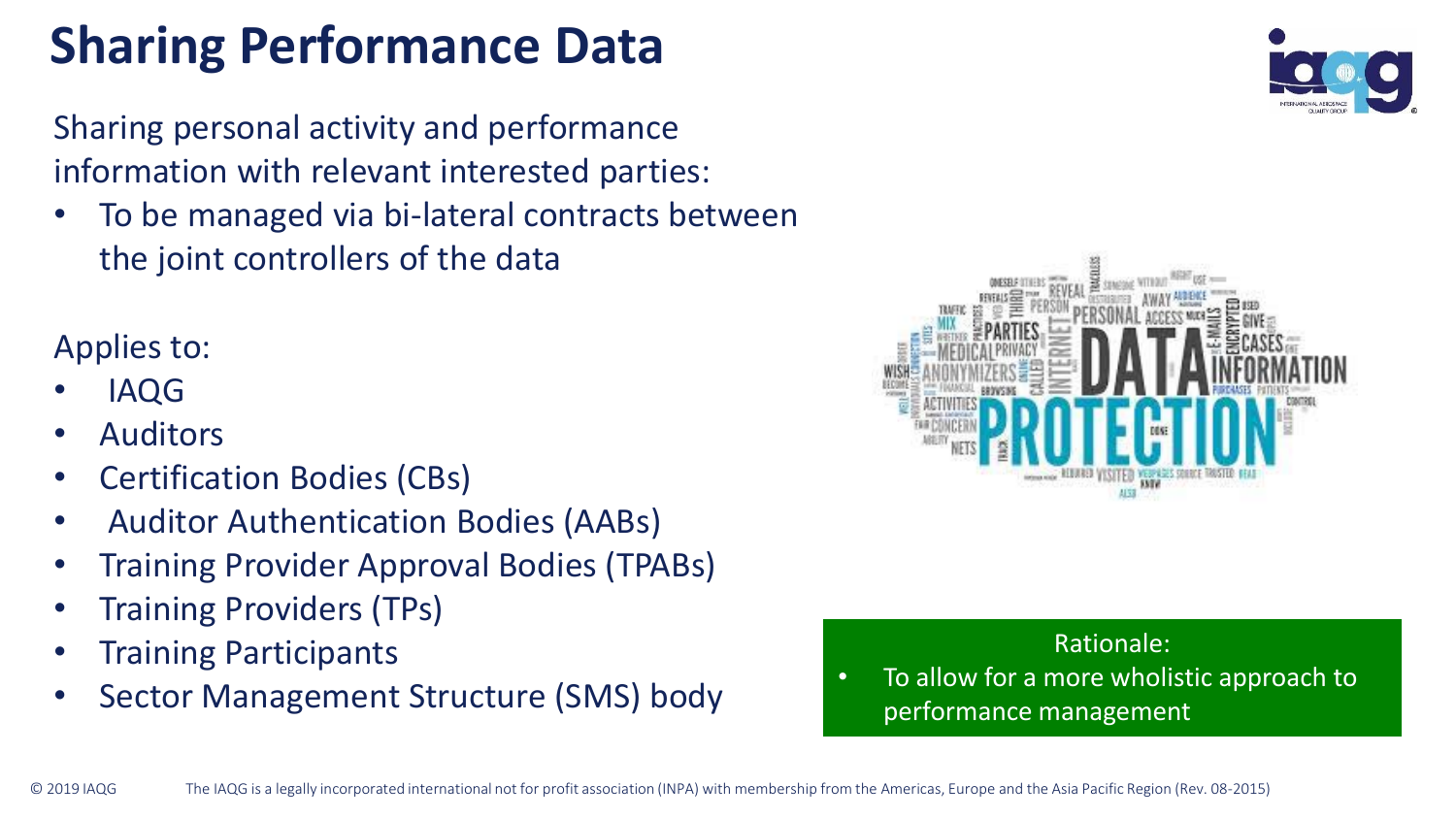### **In Summary**



- Confidence and reliance in the audit process depends on:
	- Behavior and competence of those conducting the audits
	- Professional development of auditors
	- Robust auditor authentication
	- Development and provision of auditor training
	- Effective governance between the interested parties
- The next publication of 9104/3 will represent a step change in providing the necessary focus to enable consistent and robust 3rd party audits across the ASD industry